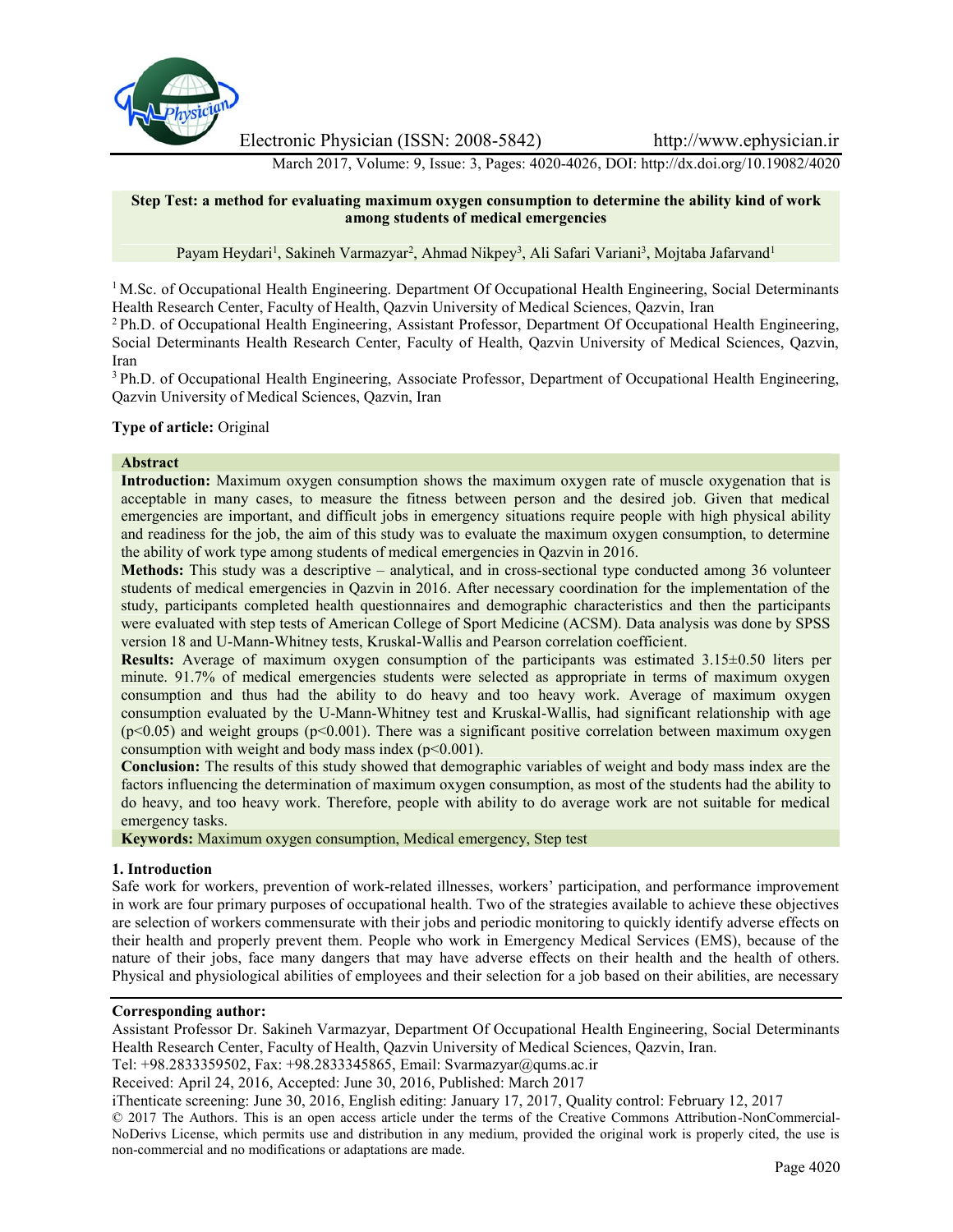for safe performance. The work of paramedics includes physical and psychological demands related to rescue in emergency situations and health care. Lifting and carrying patients without adequate equipment increases the risk of musculoskeletal disorders and injuries and due to musculoskeletal, cardiopulmonary, and mentally disorders, accelerates retirement. During a simulation of paramedics' tasks, an average range of heart rate was reported as 119 to 161 beats per minute and blood pressure was higher than average (63% of maximum heart rate) that this amount reached to a higher amount (up to 80%) during carrying of patients (1). Therefore, due to the physical requirements of paramedics' work, a certain amount of energy is required to do the job. Therefore, in order that employees can be commensurate with the job in the terms of higher physiological conditions and more job efficiency and effectiveness, measuring the amount of power generation capacity in the profession of medical emergencies seems necessary. Maximum oxygen consumption shows the maximum oxygen rate of muscle oxygenation that is acceptable in many cases to measure the fitness between the individual and the desired job (2), and is dependent on factors such as age, sex, physical activity, heart rate, and weight (3). Therefore maximum oxygen consumption in many cases is used for measuring cardiopulmonary commensuration. Regular physical activity increases maximum oxygen consumption and subsequently increases a person's physical fitness (2). Maximum oxygen consumption is measured in direct and indirect ways. Because of high costs, required equipment, people to carry the equipment, and the need for sufficient space, direct methods of measuring maximum oxygen consumption are used for investigative and operational work. If the direct approaches are not practical, varied maximal and sub-maximal exercise tests are used to measure maximum oxygen consumption (4). The decision to use maximal or sub-maximal exercise tests depends on the required accuracy, the reasons for testing, risk level, and the availability of appropriate equipment and related people. When high accuracy is required, the maximal tests are used to determine the maximum oxygen consumption, but due to continuing the test until volitional exhaustion of participant, medical supervision and emergency equipment are needed. Therefore, in labor population, due to high risk level, sub-maximal tests are used (3-5). The purpose of sub-maximal exercise tests is determining heart rate response to one or more workloads, and using the results to predict maximum oxygen consumption. In sub-maximal exercise tests, the accuracy of estimating maximum oxygen consumption is mostly determined by heart rate responses. Parameters such as drug use, excessive intake of caffeine, high stress, illness, and high environmental temperature, influence heart rate. Usually, in order to estimate maximum oxygen consumption, exercise tests from ergometer bicycle, treadmill, and step are used. The benefits of step test are its simplicity, minimum requirement of equipment, safety, easy to carry, short rest periods, need of little practice, and the possibility to do at home. Therefore, the test should be selected based on the level of physical fitness of subjects (3, 4). Among research studies done in this field on firefighters, Tierney et al. (2010) mentioned that maximum oxygen consumption was obtained by maximal and sub-maximal tests 2.89 and 4.85 ml/kg/min respectively (6). In addition, in the study of Vandermissen et al. (2014) the maximum oxygen consumption was reported by step test as 37.3 ml/kg/min (3). Also, in the study of Davies et al. (2008), maximum oxygen consumption among male students of emergency care was estimated as 47.9 ml/kg/min (7). Moreover, in other studies by Greg, Michael, Mark, and Mier maximum oxygen consumption was obtained 37  $(m/kg/min)$ , 48  $(m/kg/min)$ , 1.57 (1/min), and 48.8  $(m/kg/min)$  respectively  $(8-11)$ . As the results of these studies show, only the maximum oxygen consumption among staff has been estimated, and few studies have examined how individuals are selected commensurate with job. Due to insufficient criteria for the selection of staff in different professions and the key role of physical capacity of emergency care staff in their ability to perform the essential duties, conducting this study seemed necessary (7). The aim of this study was to evaluate maximum oxygen consumption to determine the ability of work type among medical emergency students in Qazvin in 2016. The findings of this study can be a useful guide for the selection and employment of medical emergency staff and students to do essential duties that consequently, due to mismatch in this field, many employment problems will be solved and will have productivity of more employees.

# **2. Material and Methods**

#### *2.1. Research Design and sampling*

This study was a descriptive – analytical, and in cross-sectional type conducted among medical emergency students in Qazvin (Iran) in 2016. The sample size was estimated by using the results of previous studies (12) with the confidence level of 95% and margin of error of 5% on 36 people. The samples were selected randomly from all male students of medical emergencies who had inclusion criteria from Qazvin University of Medical Sciences. Inclusion criteria were lack of history of cardiovascular, respiratory, and musculoskeletal diseases, avoiding the use of sedatives and hypnotics, and lack of jobs with high physical activity.

#### *2.2. Measurement Tool*

Physical Activity Readiness Questionnaire (PAR-Q) (4) was used including questions such as chest pain, dizziness and loss of balance, bone or joint problem, etc. in the field of general health awareness, to ensure the complete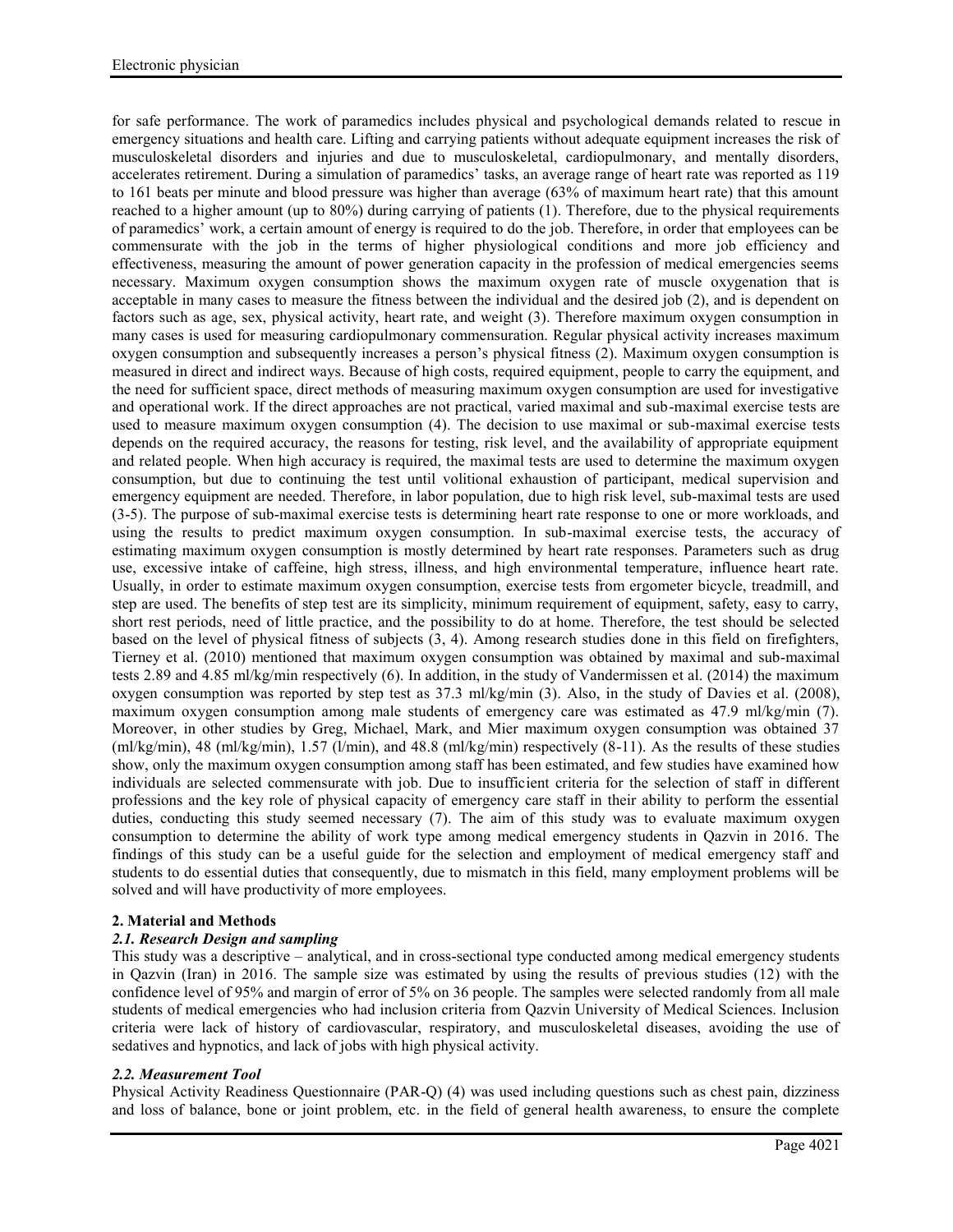health of the participants. This questionnaire classifies the risk of cardiovascular disorders during exercise into three levels of low, medium, and high. If one of the participants reported one of the signs and symptoms of cardiovascular disorders, they would be placed in high risk classification and excluded from the study. The demographic questionnaire consisted of two parts. The first part was in the form of direct interview with the students about questions such as age, marital status, education level, risk of certain diseases, smoking, exercise and medication (certain medicine was not considered by the researchers). The second part includes measurable variables such as height, weight, body mass index, and pulse rate, etc. which were measured and recorded in the questionnaire by the researchers. The second part of the questionnaire measured variables such as height, weight, body mass index and pulse rate, and they too were measured and the data were recorded by researchers. Height of the participants was measured by using a tape meter with defined and standard conditions, their weight was measured by a digital scale, and their pulse rate by Beurer's rate monitor every minute, and recorded on the form. To measure maximum oxygen consumption by the step test, stairs with height of 40 cm were used for men so that the person who was being tested went up and down for 5 minutes and every minute 22.5 times, and then the frequency of going up and down was obtained. After the test, by using the subject's age and heart rate measured immediately after the test (beats per minute) (4) maximum oxygen consumption was calculated by the following equation (13):

$$
VO_{2max} = AG (131.5 \times VO_2)/(HR + GF - 72)
$$

Where:

VO2-Max: maximum oxygen consumption (l/min)

HR: heart rate (beats per minute)

GF: sex factor (for men 10 and for women zero)

AG: age correction factor obtained by the following equation:  $AG = 1.12 - 0.0073$  age. In this formula age is person's age.

 $VO<sub>2</sub>$  (oxygen consumption) in the above formula is calculated by the following equation (5):

 $VO_2 = (0.35 \times f) + (2.395 \times f \times h)$ 

In this formula:

f: frequency of going up and down the steps (step per minute)

h: step height (m)

Vo2: oxygen consumption at a steady state (ml/ kg/min)

# *2.3. Data Collection*

After justifying the subjects and before starting the work, PAR-Q questionnaire of general health and demographic characteristics questionnaire were given to participants to complete, and also height, weight, and pulse rate were measured by the above methods, and recorded. Then, while the person was wearing light clothes, exercise test of step was taken.

#### *2.4. Ethical Consideration*

Research Ethics Committee of Qazvin University of Medical Sciences confirmed this study with letter number of IR.QUMS.REC.1394.236. To avoid occurring physical and psychological harm to participants, following actions were taken: 1) Considering the inclusion criteria for participants; 2) Filling out the General Health Questionnaire by participants and in the case of a positive answer to a question, the participant will be excluded; 3) Monitoring the participant by doctor, in order to avoid any complications while doing the step test, 4) optional participation in the study and participants' wish to leave at any time; and 5) Confidentiality of subjects' data.

#### *2.5. Statistical Analyses*

Data were analyzed by using SPSS software 18 and statistical test of Pearson correlation, U-Mann-Whitney, and Kruskal-Wallis.

# **3. Results**

Average of maximum oxygen consumption was estimated as  $3.15 \pm 0.50$  l/min by step test. Demographic characteristics of the subjects are presented in Table 1. The results of maximum oxygen consumption among medical emergencies students showed that 91.7% of students selected in terms of maximum oxygen consumption in this field, have ability to do hard and very hard work (Figure 1). The results of examining the relationship between dependent variable of maximum oxygen consumption and independent demographic variables, showed that there is a significant relationship between maximum oxygen consumption with age and weight groups, while there is no significant relationship with other dependent variables (groups of height, body mass index, exercise per week, and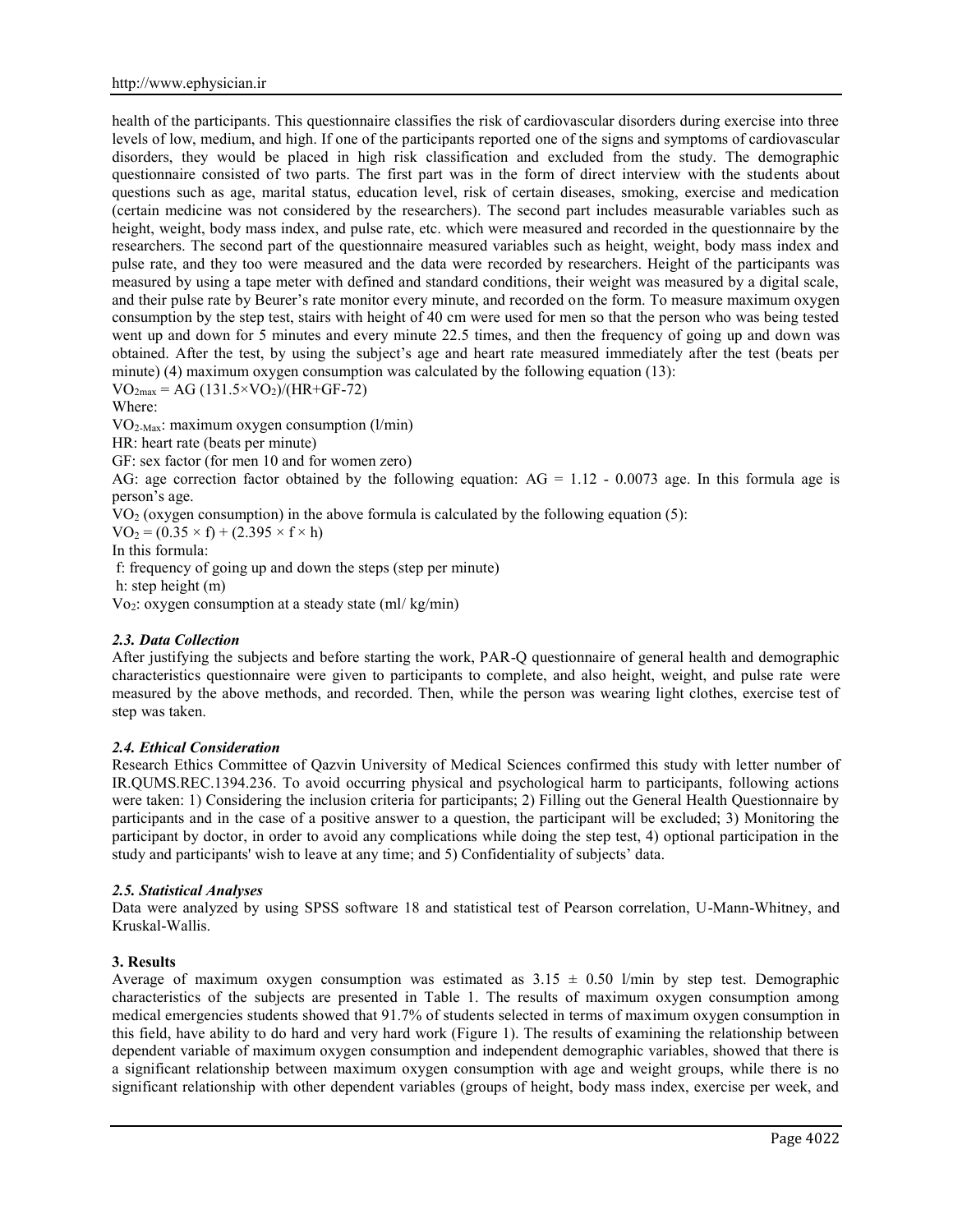smoking) (Table 2). Pearson's correlation coefficient showed that there is a significant positive relationship between maximum oxygen consumption with weight and body mass index (Table 3).



Figure 1. Percentage of work ability index based on VO<sub>2 max</sub> among subjects in the study

| Variables |                         |                                                            |
|-----------|-------------------------|------------------------------------------------------------|
|           | Or Percent              |                                                            |
|           | $21.13 \pm 1.12$        |                                                            |
|           | $70.05 \pm 9.61$        |                                                            |
|           | $177.77 \pm 5.72$       |                                                            |
|           | $22.13 \pm 2.56$        |                                                            |
|           | $6.37 \pm 5.36$         |                                                            |
| 11.1      | 11.1                    |                                                            |
| 88.9      | 88.9                    |                                                            |
|           | Exercise in week (Hour) | Table 1. Demographic data of study sample<br>Mean $\pm$ SD |

Weight (Kg)  $70.05 \pm 9.61$ 

Table 2. The relationship of population characteristics with VO<sub>2 max</sub> based on Mann-Whitney or Kruskal-Wallis tests

| Variables               |            | $n$ (%)   | VO <sub>2 max</sub> | $Z$ or $k^2$ | p-value   |
|-------------------------|------------|-----------|---------------------|--------------|-----------|
|                         |            |           | Mean $\pm$ SD       |              |           |
| Age Group (Year)        | 19-21      | 22(61.1)  | $3 \pm 0.53$        | $-2.012$     | $0.045*$  |
|                         | $22 - 24$  | 14 (38.9) | $3.40 \pm 0.39$     |              |           |
| Weight Group $(Kg)$     | < 60       | 6(16.7)   | $2.60 \pm 0.42$     | 19.128       | $0.000**$ |
|                         | 60-70      | 15(41.7)  | $3\pm0.36$          |              |           |
|                         | 71-80      | 9(25.0)   | $3.60 \pm 0.31$     |              |           |
|                         | >80        | 6(16.7)   | $3.40\pm0.31$       |              |           |
| Height Group (Cm)       | $<$ 170    | 5(13.9)   | $3\pm 0.41$         | 1.104        | 0.576     |
|                         | 170-180    | 20(55.6)  | $3.13 \pm 0.57$     |              |           |
|                         | >180       | 11(30.6)  | $3.27 \pm 0.42$     |              |           |
| BMI                     | < 18.5     | 2(5.6)    | $2.37 \pm 0.42$     | 4.403        | 0.116     |
|                         | 18.5-24.99 | 32(88.9)  | $3.18 \pm 0.48$     |              |           |
|                         | 25-29.99   | 2(5.6)    | $3.43 \pm 0.40$     |              |           |
|                         | >30        | 0(0.0)    |                     |              |           |
| Exercise in week (Hour) | $0 - 3.99$ | 12(33.3)  | $3.16 \pm 0.58$     | 0.901        | 0.825     |
|                         | 4-7.99     | 15(41.7)  | $3.18 \pm 0.58$     |              |           |
|                         | 8-11.99    | 5(13.9)   | $3\pm0.45$          |              |           |
|                         | 12-15      | 4(11.1)   | $3.31 \pm 0.18$     |              |           |
| Smoking                 | No.        | 32(88.9)  | $3.16 \pm 0.50$     | $-0.503$     | 0.645     |
|                         | Yes        | 4(11.1)   | $3.06 \pm 0.21$     |              |           |

Page 4023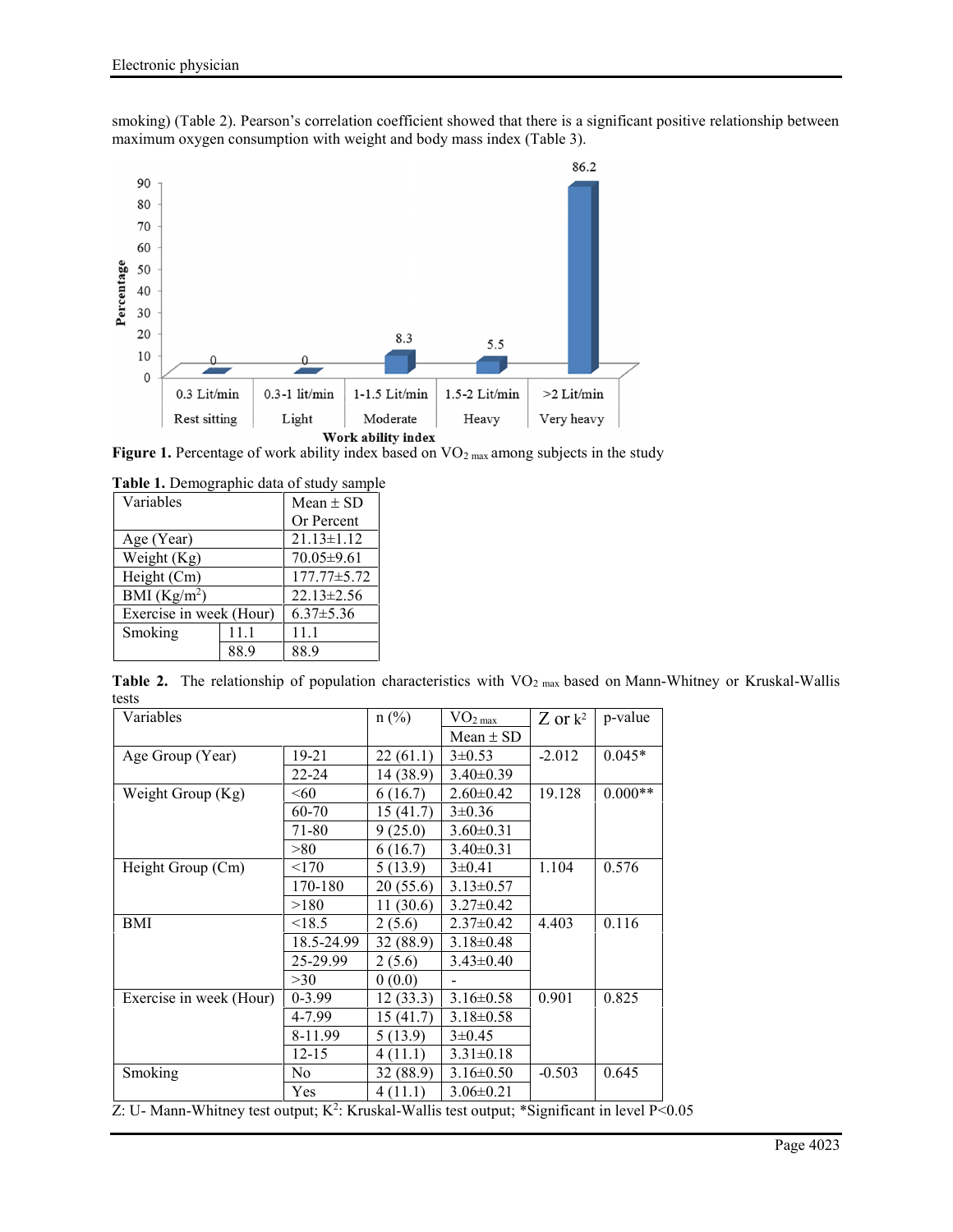| Variables               | Pearson correlation $(r)$ | p-value  |
|-------------------------|---------------------------|----------|
| Age (Year)              | 0.30                      | 0.07     |
| Weight $(Kg)$           | 0.61                      | $*0.001$ |
| Height (Cm)             | 0.30                      | 0.06     |
| BMI $(Kg/m2)$           | 0.55                      | $*0.001$ |
| Exercise in week (Hour) | $-0.32$                   | 0.85     |

**Table 3.** The result of the correlation coefficient between population variables and  $VO<sub>2 max</sub>$ 

\*Significant in level P<0.01

## **4. Discussion**

Medical emergencies are jobs in emergency situations that, because of the nature of the work, require high physical ability and fitness to perform tasks in difficult conditions. In the present study, the mean and standard deviation of maximum oxygen consumption were obtained  $3.15 \pm 0.50$  (l/min) by step test among students of medical emergencies, and this amount is approximately close to the results of studies conducted on firefighters by Tierney et al. (4.85 l/min), Vandermissen et al. (37.3 ml/kg/min), and Farhadi et al. (3.65 l/min). Mier et al. obtained 48.8 ml/kg/min in the studied sample and DeRisi et al. 3.21 l/min, and also in maximum oxygen consumption had approximately similar results. Given that climatic conditions of study place affect maximum oxygen consumption; lack of the situation control could be a contributing factor to having different amounts in different studies  $(3, 6, 11)$ , 14-16). This study showed a significant relationship between maximum oxygen consumption and age groups of studied samples. The findings are consistent with the results of the study by Daneshmandi et al. (17) but are not consistent with other studies (12, 15, 18-20). In some studies, such as Betik and Hepple (21), it was concluded that oxygen consumption will be decreased as you grow older, and the reason is based on decrease of maximum heart rate in older age. As you grow older, maximum heart rate will be decreased and this is an important factor in reducing oxygen consumption, the findings are not consistent with the results of the present study. The significant relationship between age groups are variable, and maximum oxygen consumption in this study may be related to the point that most of the selected people were in the age range of 19-24. Therefore, the relationship between maximum oxygen consumption and age groups is due to young age range of the studied people. Pearson correlation test showed a positive and significant relationship between maximum oxygen consumption and weight and body mass index. In other words, in this study, by increase of weight and body mass index, maximum oxygen consumption has been increased. The study conducted by Atomi et al., on two groups of lean and obese women, revealed that weight is an influencing factor in maximum oxygen consumption (22). This could be the result of expanding cardiopulmonary and musculoskeletal systems and consequently, increasing absorption of oxygen and glucose, or more food delivery to muscles through the bloodstream. In this case, the muscle will is to do more mechanical work by spending more energy (18). The findings of studies conducted by Heydari et al. (18), DeRisi et al. (23), Nazem et al. (24), and Choobineh et al. (19), confirm the findings of this research. However in other studies, weight variable has had no effect on increase or decrease of maximum oxygen consumption in individuals (17). But the findings of studies conducted by Farhadi et al. (15) and Rafiee-Pour et al. (25) showed that the amount of maximum oxygen consumption will be decreased by the increase of weight and body mass. In the studies of Gaeini et al. and Grassi et al. there was a significant negative correlation between BMI index and oxygen consumption. In other words, by increasing BMI index, oxygen consumption was decreased significantly (23, 26). According to Table 2, it can be stated that there is no significant relationship between maximum oxygen consumption and smoking that this finding is not consistent with the results of studies conducted by Choobineh et al. (19) and Habibi et al. (27). The average of maximum oxygen consumption in smokers is less than nonsmokers and one reason for this may be blood saturation of carbon monoxide (CO) existing in cigarette smoke, which subsequently decreases oxygen carrying capacity of blood (28). Also, due to deposition of nicotine existing in cigarettes into the inner lining of arteries, and decreasing oxygen, absorption capacity in muscles reduces the oxygen consumption in smokers (16). Lack of relationship between maximum oxygen consumption and smoking in this study may be due to the remarkable low number of smokers compared to nonsmokers. This imbalance makes smoking effectless on maximum oxygen consumption, and the studies conducted by Hosseinabadi et al. (29) and Rafiee-Pour et al. (25) have confirmed the lack of relationship. It should be noted that the insufficient number of samples in the present study, may be a factor of inconsistency between these findings and findings of other studies. Therefore, it is suggested that further studies on more non-uniform populations are done, in terms of smoking, to obtain more definitive results about the effects of smoking on oxygen consumption.

The results of the present study, showed that there is no significant relationship between maximum oxygen consumption and hours of exercise per week. The reason may be more exercise of studied subjects during the week.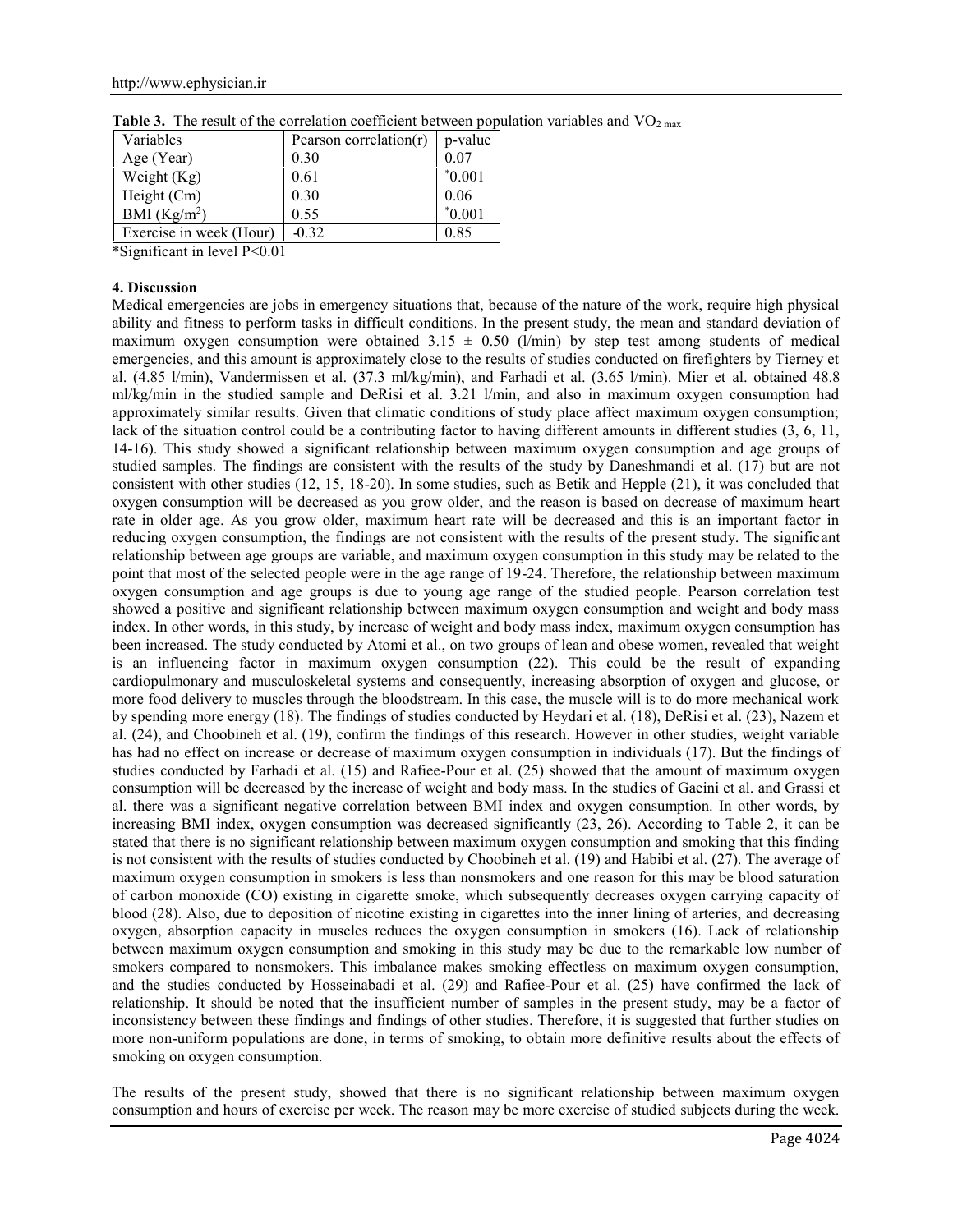This finding is consistent with the results of studies conducted by Farhadi et al. (15), Matlabi et al. (16), and DeRisi et al. (23) but is not consistent with other studies (19, 27). By increasing the hours of exercise per week, oxygen consumption will be increased and in justification of this issue, can be said that physical exercise makes heart muscles stronger and thus increases stroke volume and a person's aerobic capacity (30).

# **5. Study limitations**

Among the limitations of this study, we can mention the selection of medical emergencies personnel, merely based on maximum oxygen consumption and lack of considering other aspects of physical fitness such as health-related physical fitness (cardiovascular endurance, body composition, muscular endurance, muscular strength, flexibility) and skill-related physical fitness (speed, power, balance, agility, reaction time, and coordination), because one person may be determined appropriate and selected for medical emergencies job, in terms of oxygen consumption, but he or she has weakness in others aspects of physical fitness. Therefore, wrong selection of people merely based on one aspect of fitness, may endanger a person's health in the long term.

### **6. Conclusions**

The results showed that maximum oxygen consumption has no significant relationship with the groups of height, body mass index, hours of exercise per week, and smoking, but there is a significant relationship between maximum oxygen consumption and age and weight group of medical emergency students. With regards that medical emergency is among the most important and hard jobs, it requires people with high ability and physical fitness for the job. According to the results, 91.7% of those surveyed in terms of oxygen consumption, have been selected appropriately for medical emergency jobs. Therefore, in order to select people more accurately for medical emergency jobs, it is recommended performing oxygen consumption tests and selecting those whose test results are in the range of ability to do hard and very hard work. In the case of wrongly selecting people to enter the job, appropriate training programs can be used to increase people's oxygen consumption.

### **Acknowledgments:**

This research is the result of a thesis for Master of Science with the title of determining maximum oxygen consumption in medical emergency jobs, and using the results to select students of this field. The authors thank and appreciate Qazvin University of Medical Sciences for funding the project as well as Chia Hakimi, Sajad Ataei, and Elnaz Mohammadzadeh for their cooperation in data collection.

# **Conflict of Interest:**

There is no conflict of interest to be declared.

# **Authors' contributions:**

All authors contributed to this project and article equally. All authors read and approved the final manuscript.

#### **References:**

- 1) Waldemer W, Karwowski M. Interventions, Controls, and Applications in Occupational Ergonomics. 2 ed 2006. 374-90.
- 2) Siconolfi SF, Garber CE, Lasater TM, Carleton RA. A simple, valid step test for estimating maximal oxygen uptake in epidemiologic studies. Am J Epidemiol. 1985; 121(3): 382-90. PMID: 4014128.
- 3) Vandersmissen G, Verhoogen R, Van Cauwenbergh A, Godderis L. Determinants of maximal oxygen uptake (VO 2 max) in fire fighter testing. Applied ergonomics. 2014; 45(4): 1063-6. doi: 10.1016/j.apergo.2014.01.001.
- 4) Williams L, Wilkins. ACSM's Guidelines for Exercise Testing and Prescription. 9 ed: American College of Sport Medicine. 2013; 73-7.
- 5) Group TF. International Encyclopedia of Ergonomics and Human Factors. 2 ed: CRC Press. 2006.
- 6) Tierney MT, Lenar D, Stanforth PR, Craig JN, Farrar RP. Prediction of aerobic capacity in firefighters using submaximal treadmill and stairmill protocols. J Strength Cond Res. 2010; 24(3): 757-64. doi: 10.1519/JSC.0b013e3181c7c282. PMID: 20145563.
- 7) Davies S, Naidoo N, Parr B. Physical performance characteristics of South African male and female Emergency Care students (ECS). Ergonomics SA. 2008; 20(2): 3.
- 8) Kline GM, Porcari JP, Hintermeister R, Freedson PS, Ward A, McCarron RF, et al. Estimation of VO2max from a one-mile track walk, gender, age, and body weight. Med Sci Sports Exerc. 1987; 19(3): 253-9. doi: 10.1249/00005768-198706000-00012. PMID: 3600239.